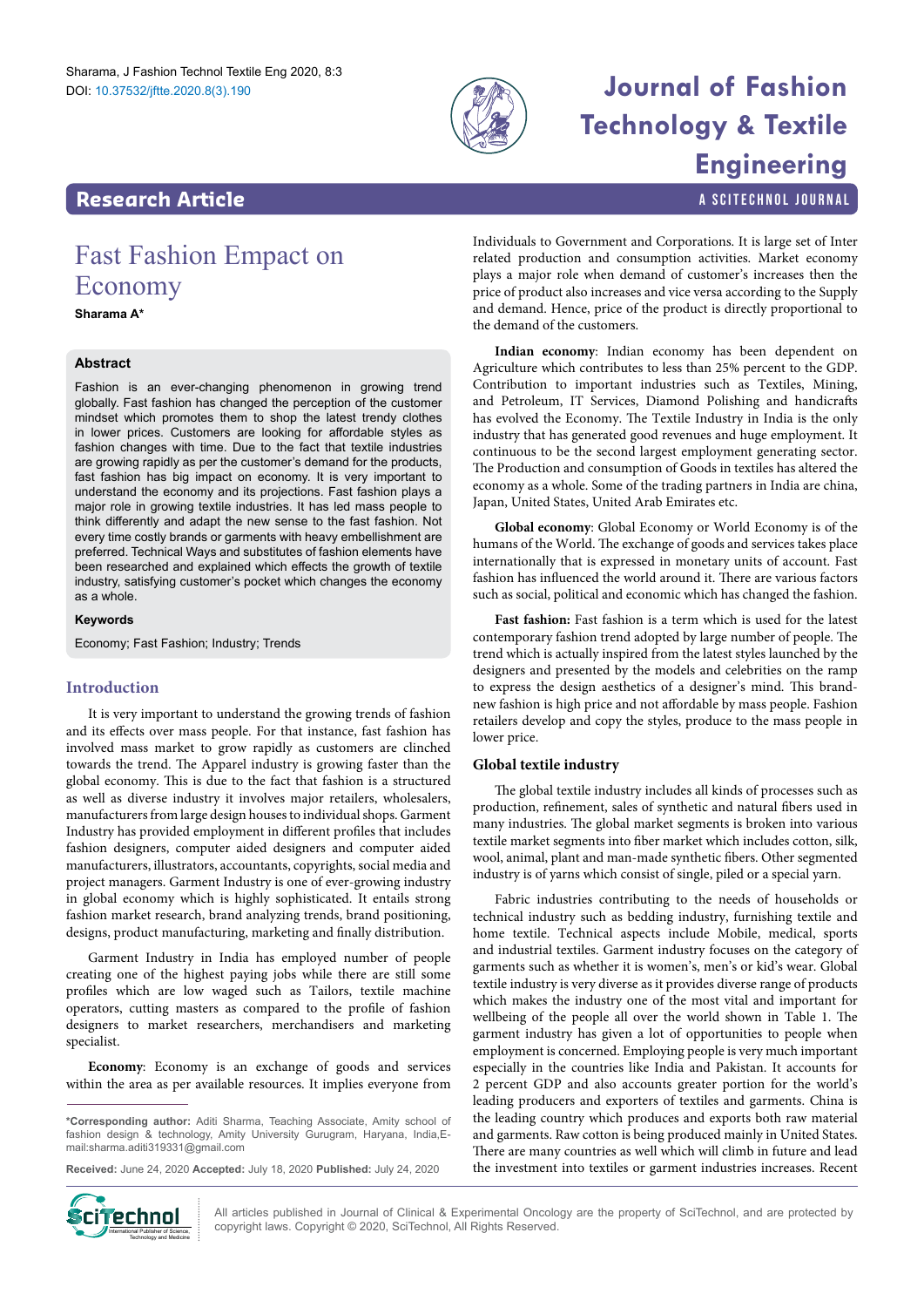**Table 1:** The above table shows the economic growth worldwide by WEO projecting the movement of the activities globally since last 10 years.

| Year | <b>Findings</b>                                                                                                                                       |
|------|-------------------------------------------------------------------------------------------------------------------------------------------------------|
| 2020 | COVID 19 Pandemic -Highly impacting economy, contracting -3% sharply worse then 2018-19 financial crises. It is projected to grow by<br>5.8% in 2021. |
| 2019 | Momentum activity has weekend substantially since last three quarters of 2018.                                                                        |
| 2018 | Global growth reaches 3.9% but expansion was less even and risk was mounting.                                                                         |
| 2017 | Global outlook projected to grow by 3.5% in 2016 and 3.6% in 2018. The pickup of global economy remains on track.                                     |
| 2016 | Global growth was projected to be slow by 3.1% in 2016 before recovering to 3.4% in 2017.                                                             |
| 2015 | Global growth was expected to receive a boost from oil prices.                                                                                        |
| 2014 | Uneven global recovery continues largely due to weaker activity in the first half of 2014, 0.4% lowers than in April 2014 WEO.                        |
| 2013 | Global growth is projected to remain subdued 3% in 2013 and almost same in 2012.                                                                      |
| 2012 | Global growth was 3.5% in 2012.                                                                                                                       |
| 2011 | Mild slowdown was observed in the second quarter of 2011.                                                                                             |
| 2010 | World growth projected to 4 1/2 % reflecting stronger activity in the first half of the year while in 2011 remains unchanged.                         |

growth in textile industry is seen in Pakistan, Sri Lanka and Southern America. Countries have seen considerable growth in the textile market in recent years.

#### **Overview of world economic outcome (weo) report**

#### **Culture of fast fashion**

A fast fashion retailer produces the clothes that embody the latest styles of a fashion trend. The style of fast fashion is brought up by a modern world. They convert the high-class brands such as Louis Vuitton or Prada into mass produced designs that are low in cost as compare to them. Companies such as Zara, forever 21 fit in the category which tends to produce in lower prices bearing strong aesthetics. Getting styles designed and distributing efficiently is not only a trick which fast fashion retailers do but they also balance the stock keeping unit[1]. They keep the inventory as per the changes in market demands. Fashion is an ever changing in the cycle it is very important for a fast fashion retailer to maintain the inventory to satisfy needs of customer as well as to avoid losses in the business.The fast fashion industry is supported by the growing influencer culture in which social media celebrities associated with big brands as brand ambassadors. These fashion brands are accessible as they are available both online and offline. Consumption of clothes is very easier. Online garments are promoted by good visual merchandising techniques. As a result, the clothing production in fast fashion is growing. Average consumer purchases a year has increased by 60 percent. People want fashionable, trendy, cheap and quick clothing. However, Fast fashion trends are always changing thus; People discard the trend very soon. Trend dies quickly and leads to lot of wastage. Some fashion brands have used synthetic fabrics such as acrylics and polyester which is not long lasting and keeping the garments lower cost. But the fact is economy grows, only when people are satisfied and willing to buy repeatedly [2]. Common people who are non designers can also understand different fabric qualities and styling as per the fashion trend. Customers are attracted towards the fast fashion style and its affordability. It should concern the customer, through how garments can be and balanced with the qualities. The balance is much required which helps their satisfaction on priority through various ways in which fast fashion can be more affordable.

#### **Fast fashion has changed the economy**

As you can see in the Bar graph 1, Apparel Industry is growing from year 2012 to year 2020. Rapid growth means that average consumer in the world is buying good amount of Apparel as compared to the previous year. Global economy has been drastically low but the way



apparel industry has changed the purchasing behavior of customer is another projection of growth. Due to the fact that economy is low, still people's perception has shown different mindsets as trend changes.

People are still lagging behind while purchasing expensive products; they still consider the Price as priority. During the tough economic time some styles have become popular globally such as Camouflage jackets, Vintage Military Clothing, Button Gown Style became most popular, other styles of accessories such as Gargantuan Jewelry, Feather embellishments etcshown in Bar graph 1.

#### **Attitude of customer towards fast fashion**

Customers are more attracted and clinched towards the lowcost stylish garments. They believe fashion changes too soon so they behave according to the current trend. Fast fashion garments help people to communicate what they really are. Fast fashion garments bring confidence and sense of value expression [3]. The youngsters especially between the ages of 15-30 are more conscious about their physical appearance. They are more prone towards habits of shopping which affects the demand in the market directly.

According to the data of buying behavior in category women are more prone to compulsive spending than men and kids. They value the shopping more than men as they consider it emotionally. Shopping is a hobby as women possess great interest in fast fashion trends which makes them buy. Women value their shopping experiences. For women buying fast fashion garments are not relying that much on the cost but the consumption of clothing is undoubtedly expensive is not a big deal.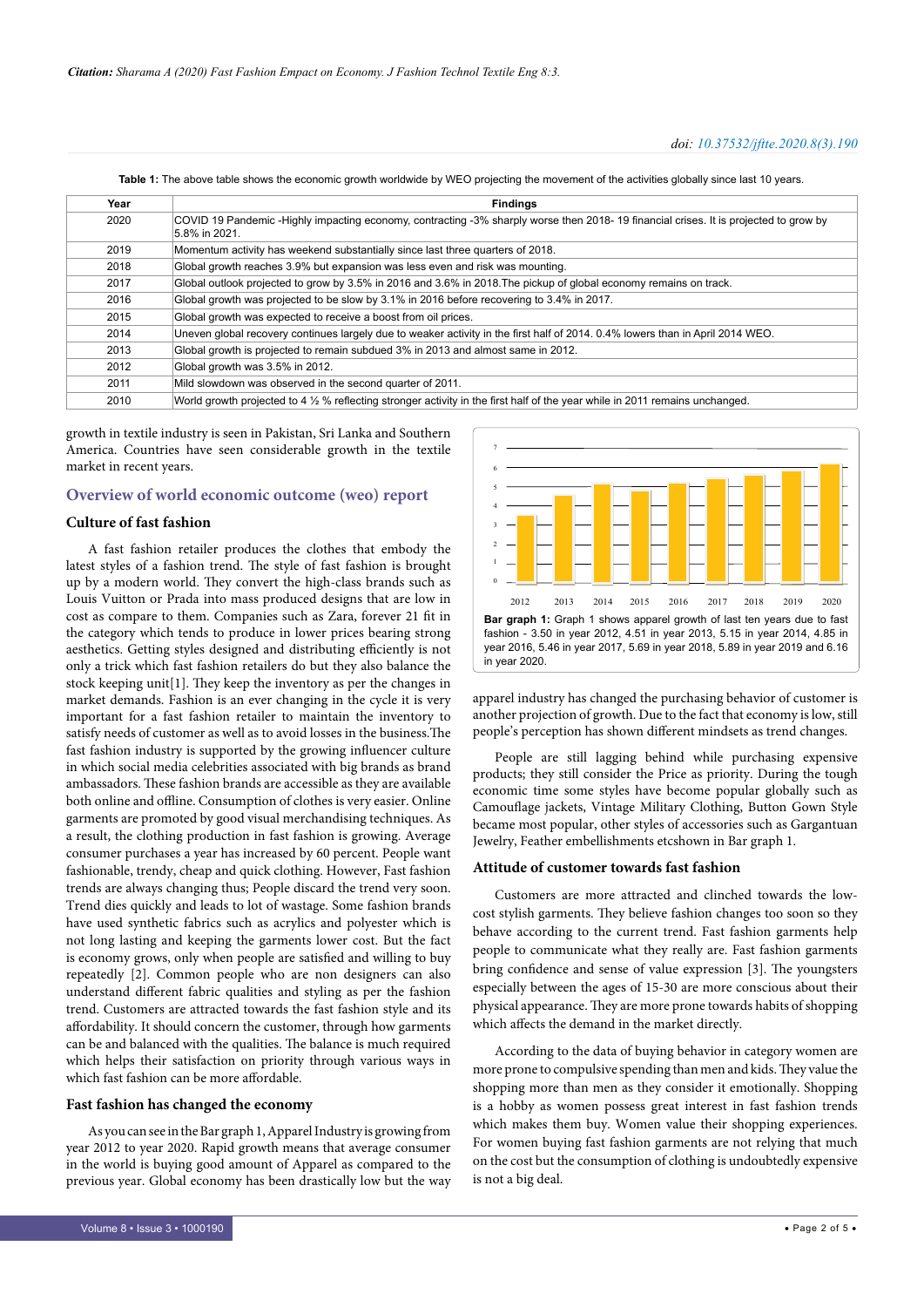#### **Ways to develop fast fashion garments cheaper**

#### **Patches substitute embroidery in fast fashion**

Embroidery is a type of craft, decoration which is done using needle to apply colored thread stitches onto the fabric which gives a 3-D decoration on the surface of the fabric. It is a part of surface ornamentation which enhances beauty of the garment and makes it eye appealing to the wearer. As embroidery is the most common interest in surface ornamentation, which requires special skill practiced throughout years in India. This artwork requires special techniques of making stitches and different methods of stitches allow designing differently. Due to this fact that it requires skills and practice, it is relatively very expensive. Depending upon the type of pattern, motifs, Number of stitches, colors of thread, the crucial elements make up the embroidery cost. Thus, more beauty in the art work becomes expensive for the customer [4]. Mass people do not prefer heavy expensive embroideries in a day wear casuals. On the other hand if we talk about embroidery patches it is more convenient to eliminate costly embroidery patterns in casual wear. Patches are the decorative pieces in the form of embroidery, or a decorative fabric such as jacquard/brocade which are sewn onto the surface of the garment. Smart cartoon Patches are readily available in local markets and are comparatively cheaper. As consumers are seeking new ways to stand out in high fashion garments, Sewing Patches in a women's wear tops and dresses has a boom in the fast fashion trend [5]. For an instance Figure 1 shows heavy embroidered top which includes multiple thread colors on an expensive schiffli fabric which overall increases the cost of production whereas in Figure 2 shows simpler floral patched being sewn on the cotton-based fabric comparatively lower in cost. Beautiful labels patches have been trending especially on denim jackets in men's wear collection. This elimination in fast



**Figure 2:** Simpler Floral Patched.

fashion has a good impact in growth of garment industry [6].

#### **Digitalized prints took over traditional printing technique**

Consumers have shown high demand in the styles which are attractive, unique and affordable. As trend is ever changing as per the fashion cycle, customer mood and needs changes accordingly. More interest is found in tacky colors, prints and textures. Garment industry has been growing for years due to innovation in technology. Printing techniques which were used initially in the traditional method such as Block printing, flat screen printing and Rotary screen printing [7]. Traditional form of printing techniques has boost the garment industry and still growing in the economy. But which type of printing technique is best and Caters to the customer's needs is the major objective. Digitalized printing being time saving and quick has helped the labors to work efficiently and effectively in the garment industry. Digitalized technique has advantage over traditional printing techniques as it gives fine patterns, higher resolution, unlimited colors, and lower costing comparing to the printing using engraved rollers. For an instance Figure 3 shows placement print done on one side of the white base jersey, whereas Figure 4 shows an overall printed jersey fabric constructed for men's wear Tees. Both look different in terms of its look but Figure 4 overall printed jersey used in constructing tees is comparatively cheaper then Figure 3 tees. It is more important to understand psychology of customer as far as the buying patterns are concerned [8]. Look of the garment plays an important role along with affordability. Placement prints are comparatively expensive and which increases overall garment cost. Ready digitalized printed fabrics are cheaper and thus overall garment cost affects.

#### **Fabric insight**

There are many varieties of fabric available within the garment industry; it is the color and pattern in a fabric which is an effective factor in a readymade garment. The type of fabric chosen for a construction of a particular product depends upon the properties such as the way a fabric is felt on skin, or the behavior when sewing it. The

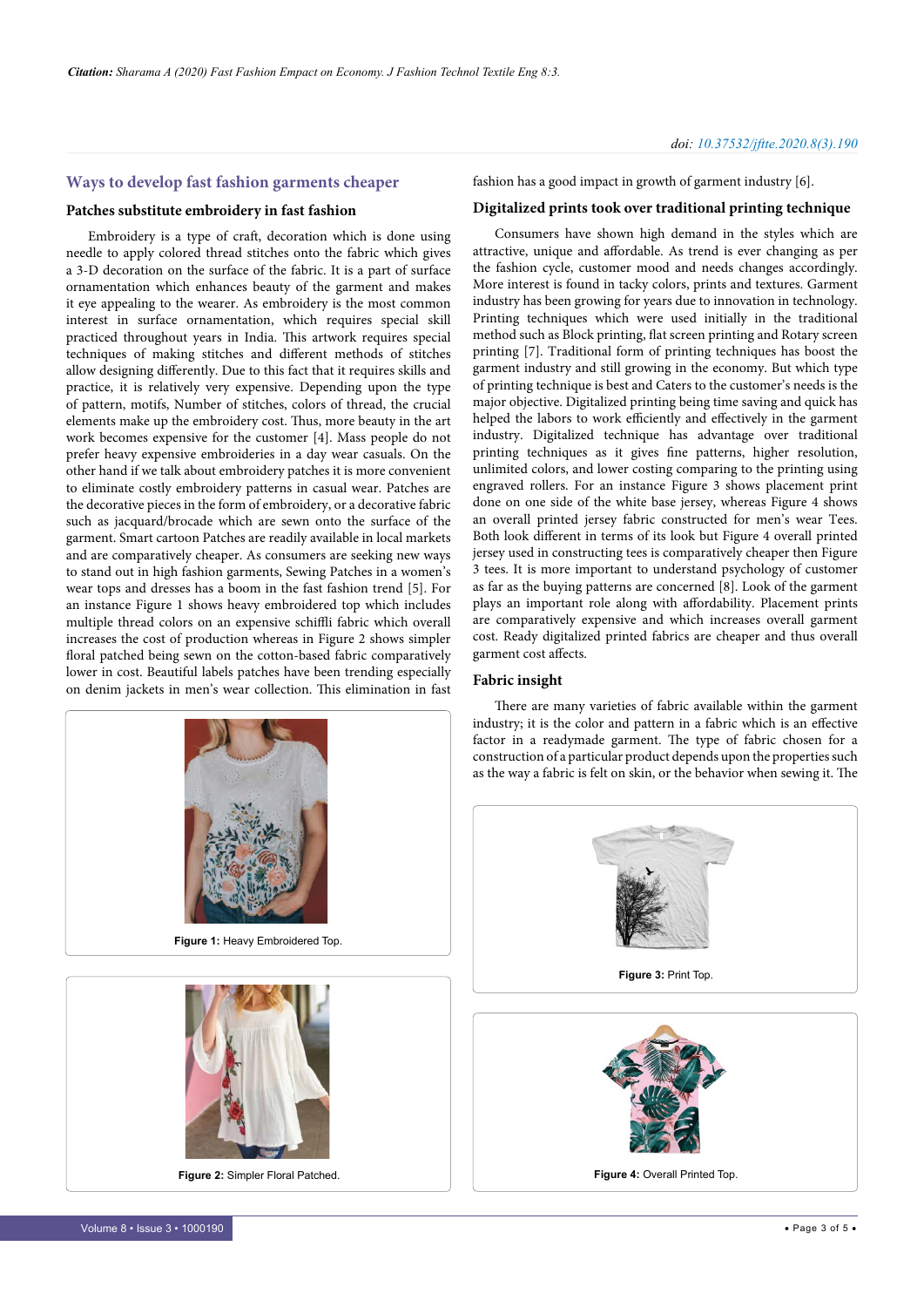#### *doi: 10.37532/jftte.2020.8(3).190*

drape quality of the fabric on the body alters the buying behavior of customers. The 'touch & feel' of the fabric matters a lot in traditional buying [9]. As fabrics are categorized into natural and man-made, Natural fabrics such as cotton, linen, silk etc. are majorly preferred then synthetic fabrics such as polyester, nylon etc. When customer makes a purchase they are more concerned about the fabric quality. A Dress will not be exactly the same in appearance if it is constructed in 5 different fabric qualities. In the garment industry, sourcing of fabric is a biggest concern. It can be convoluted and complex process to manage [10]. It prefers more of outsourcing than to engage employee large production of fabric in-house. External sourcing is comparatively cheaper and satisfies the emerging demands of the market.

#### **Fast Color Palette**

In growing fast trends psychology of customer is very important aspect to be considered while marketing. Color being one of the major elementsin defining a garment look when psychology of different hues plays the role. Color is directly proportional to the human behavior. It plays major role in purchasing. In fast fashion trend, designer implemented various pastel hues like cerulean blue, neo-mint, bright purple, sage green, earth brown, turmeric yellow, earth red, cool grey and neutral hues like black and whites in futuristic color palette [11].

Unique and pop hues are more pronounced in the present generation, since customers prefer brighter side of the color wheel contrasting with the Pastels. Customers are more inclined towards contrast combos as shown in Figure 5 includes primary colors and in Figure 6 which is a colorful recycled garment combined with stripes in men's fashion. Mass people are majorly into brighter side of color





**Figure 6:** Colourful Recycled Garment.

wheel along with weird contrasting. Garment industry has to choose right colors because poor selection will lead to finish of a brand image. It eliminates the perception of the brand in the minds of people [12]. Taking the demand of mass market as priority; industries are working with right color palette with accuracy in pantone numbers. It is influencing people to think, innovate, like and behave towards the brand. It helps them to decide what is important and growing rapidly.

#### **Styling Accessories**

Since, the beginning of civilization, people have been wearing accessories such as necklaces, pearls, rings, anklets majorly. Gradually accessories such as hats, neck pieces, sunshades, watches, spectacles, bags, jewelry, scarves and gloves become extremely powerful [13]. Accessories complete a look even when the whole outfit is flawless. Heavy embellishment on the garments are so costly that people look for the right time and occasion to buy as it is not affordable by all. Statement accessories can transfer basic garments into fabulous appearance, some accessories are classic fashion such as such as pearl earrings and Leather belts while some are fads which changes as fashion cycle changes [14]. Eye- catching accessories are strong and powerful when garment is with minimalistic detail. Gone are the days when Eyewear was functional element.

But now, it has become stylish and funky when paired with a pair of Denims. People make eyewear as a part of their look and flaunt with fast fashion garments. Similarly, belts and scarves has also changed the line of style such as tie and die piece of stole is carried on a solid color base top wearing messy scarf style looks sassy. Patterned belt shapes the extra volume in the garment such as top or dress [15,16]. Usually women and men prefer handbags of different color and style as to stand out in simple dressing as shown in Figure 7 where a woman dressed in a simple formal carrying a colorful laptop bag as a